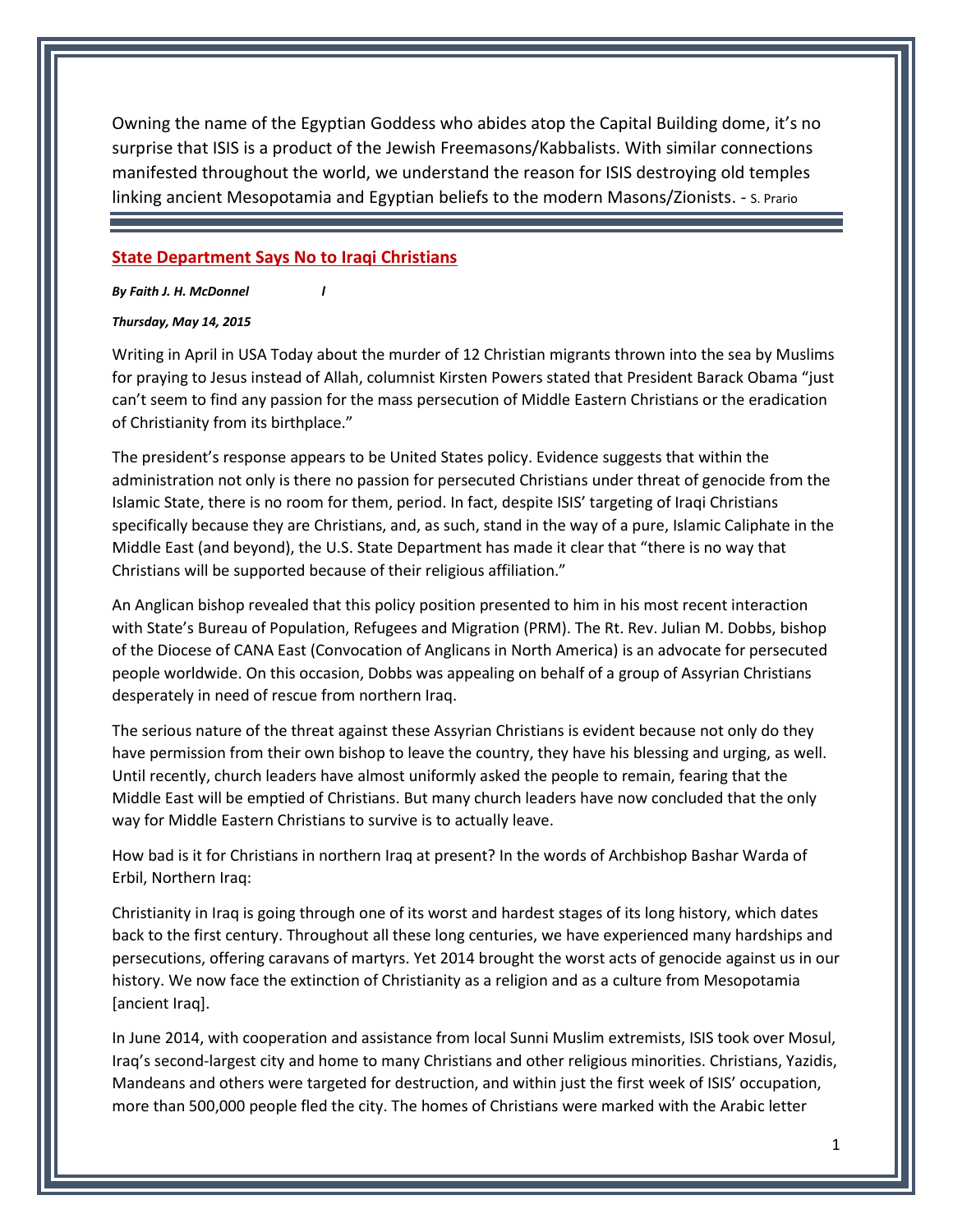"nun," standing for Nazarene. Christians were threatened with death if they did not convert to Islam, pay jizya and live as a subjected people – "dhimmi" – or flee immediately.

Two months later, ISIS seized control of Qaraqosh, "the Christian Capital of Iraq," and the neighboring Christian villages, all in the province of the Biblical landmark of Nineveh. Christianity Today reported that the siege displaced one-fourth of Iraq's total Christian population. According to a March 26, 2015 article in Newsweek, as many as 1.4 million Christians lived in their ancestral home of Iraq prior to 2003. Now the number of Christians is estimated at anywhere from 260,000 to 350,000, with near half of that number displaced within the country. Newsweek explained that Iraq's remaining Christians have mostly fled north to safer areas under the control of the Kurdistan Regional Government. "But now ISIS is threatening them there, too."

Dobbs, accompanied to the State Department by humanitarian Sir Charles Hoare, 9th Baronet Hoare of Annabella, County Cork, informed State Department officials of a plan by one well-known Christian international aid agency to provide safer housing for Iraqi Christians. Christians are trying to survive in unfinished concrete buildings – such as shopping malls – in the Christian enclave of Ankawa rather than in the UNHCR camp with the other refugees, because they are even threatened by some of the Muslim refugees.

The organization purchased used military tents from British troops in Afghanistan to set up on land that had been provided by the local authorities. Major General Timothy Cross, CBE, whose last command before retiring was as General Officer Commanding, Theatre Troops, Iraq, commended the project, explaining:

These are tents used by British Army officers and soldiers – heated, well-supported, with ablutions [shower and toilet facilities]. Double-skinned, good for both winter and high temperatures, these are not the same as the temporary, thin UNHCR tents. These tents are designed to be used for a long period of time. They are used as expeditionary campaign infrastructure. They are high quality.

But the tents need to be transported from Afghanistan to Iraq. Unfortunately, neither the British nor American government was willing to provide transportation. The State Department told Dobbs, "We would have to refigure an entire military aircraft" to move the tents. So instead, the group is working to raise some \$778,000 to transport the tents to Iraq by land. Dobbs revealed that the State Department advised him against setting up emergency housing for Christians in the region, saying it was "totally inappropriate."

Also inappropriate, it seems, is the resettling of the most vulnerable Assyrian Christians in the United States. Donors in the private sector have offered complete funding for the airfare and the resettlement in the United States of these Iraqi Christians that are sleeping in public buildings, on school floors, or worse. But the State Department – while admitting 4,425 Somalis to the United States in just the first six months of FY2015, and possibly even accepting members of ISIS through the Syrian and Iraqi refugee program, all paid for by tax dollars, told Dobbs that they "would not support a special category to bring Assyrian Christians into the United States."

The United States government has made it clear that there is no way that Christians will be supported because of their religious affiliation, even though it is exactly that – their religious affiliation – that makes them candidates for asylum based on a credible fear of persecution from ISIS. The State